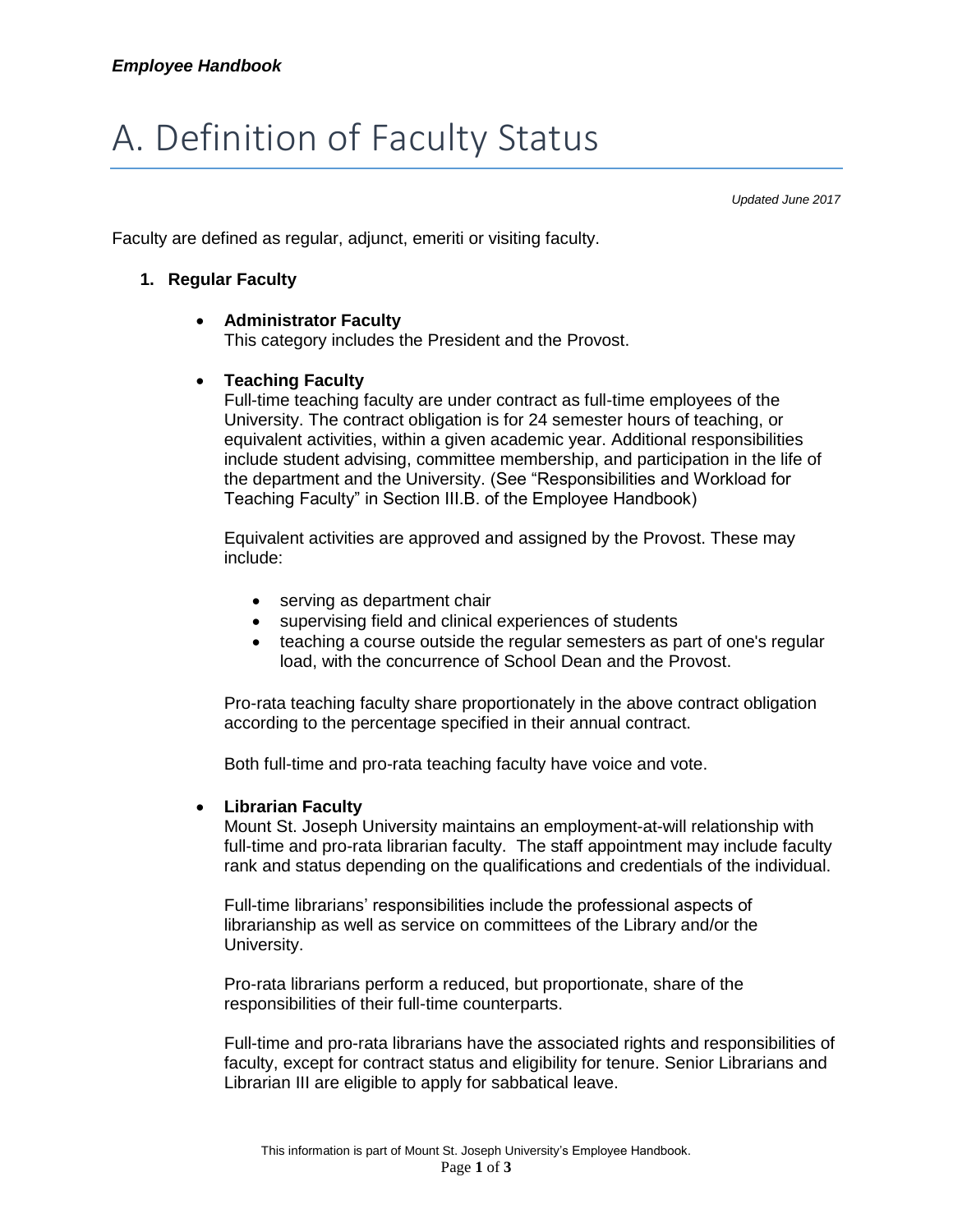# **2. Adjunct Faculty**

Adjunct faculty are contracted on a specified course-by-course basis. Ordinarily their contracts are issued for one semester or an equivalent time period and are limited to a maximum of two courses per semester or term. Limited advisory responsibilities accompany the contract. For each course taught, at least one hour of availability per week would be expected in order to counsel students regarding the work of the course.

Adjunct faculty have the same freedom and responsibility as regular faculty in the management of their courses. They have voice in the department in which they serve but do not have vote in either the department or in the University. Neither are they eligible to participate in the benefit program.

Adjunct faculty teaching in undergraduate programs should have a degree at least one level above that of the program in which they are teaching, and those teaching general education courses typically hold a master's degree or higher and should have completed substantial graduate coursework in the discipline of those courses. Adjunct faculty teaching in graduate programs typically hold the terminal degree determined by the discipline.

# **3. Emeriti Faculty**

Any Professor or Associate Professor holding tenure or rolling contract and who has served the University for 20 or more years will, upon retirement from the University, be designated Professor or Associate Professor Emerita/us. Emeriti faculty are welcome and encouraged to continue their association with the University and to participate in its activities. They are privileged to attend Faculty Assembly although they have neither voice nor vote. They would be expected to acknowledge their relationship with the University in their professional publications.

A regular faculty member, other than those described above, can be admitted to the rank of Emeritus/a by the President upon recommendation of the Faculty Assembly.

Privileges of Emeriti include:

- continued use of University stationery for professional correspondence directly related to their service at the University
- continued use of University email address
- complimentary admission to campus activities
- receipt of mailings that provide information about campus activities
- eligibility for University ID card
- use of meeting facilities and the Harrington Center, when such use does not conflict with needs of active faculty or enrolled students
- use of the library and on-line resources
- on-campus parking decal
- faculty discount at University bookstore
- opportunity to participate in Baccalaureate and Commencement

# **4. Visiting Faculty**

Appointment as a visiting faculty member can be offered to those who hold or have held the rank of professor, associate professor, or assistant professor at another institution of higher education, or whose accomplishments are considered equivalent. An appointment will be made at the same rank and for a limited period of time. Such time,